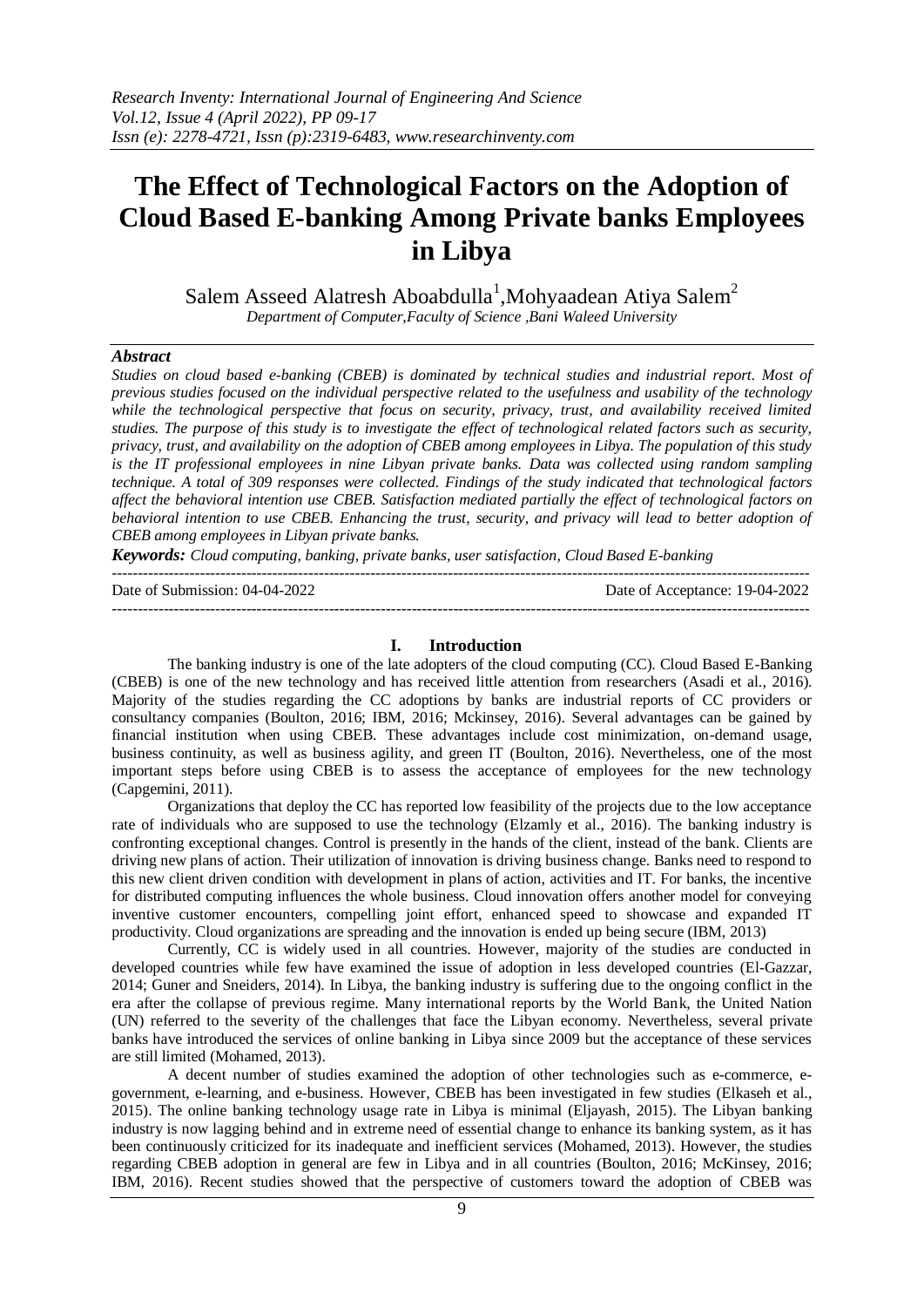investigated however; a lack existed in the perspective of employees toward adoption of CBEB (Asadi et al., 2016).

Deploying the technology in banks improve their organizational performance and lead to competitive advantages (Alaarj et al., 2015, 2016). Nevertheless, the most critical factors that face the wide usage of the technology in the banks is the perspective regarding the safety of transaction in an online environment. Previous studies focused on factors that are related to the individual perspective such as the usefulness of the technology (e.g. usefulness in TAM, and performance expectancy in UTAUT) or the ease of using the technology (e.g. ease of use in TAM, and effort expectancy in UTAUT) (Davis, 1989; Venkatesh et al., 2012). Other factors that affect the technological perspective of technology such as security, privacy, trust, and availability were used in limited number of studies (Kayali et al., 2016; Lian, 2015).

Theoretical adoption model such as TAM and UTAUT were criticized for not including variables that are related to the technological aspects of adoption such as trust and security in its conceptualization (Alharbi, 2014; Behrend, Wiebe, London, & Johnson, 2011; Min, Ji, & Qu, 2008). Trust in cloud provider as well as the privacy and security issues, are crucial for ensuring the successful adoption of an appropriate cloud (Al-otaibi, 2014; Flack and Dembla, 2014; Singh and Chand, 2014). Therefore, the purpose of this study is to examine the effect of technological related factors on the adoption of Cloud Based E-banking (CBEB) in Libya. The study also aims to investigate the mediating role of user satisfaction on the effect of the technological factors on the behavioral intention to use CBEB. The next section discusses the literature review, research methodology, findings, discussion, and conclusion.

# **II. Literature Review**

This section discusses the CC and the development of the hypotheses.

# **2.1 Cloud Based E-Banking**

CC is a new technology in the information technology that have been recently developed to enable users and business to access software, hardware, and application on demand basis from anywhere (Low et al., 2011; Shawish and Salama, 2014). Therefore, the cloud resulted in shifting the applications to service platform rather than to be installed on the personal computers of users. A widely used definition of CC is provided by the American National Institute of Standards and Technology (ANIST). ANIST defined it "a model for enabling convenient, on-demand network access to a shared pool of configurable computing resources (networks, servers, storage, applications, and services) that can be rapidly provisioned and released with minimal management effort or service provider interaction" (Mell and Grance, 2011).

Researchers agreed that for CC, there are three main layers that are the Software as a Service (SaaS), Platform as a Service (PaaS), and Infrastructure as a Service (IaaS) (Lian, 2015; Low et al., 2011). In addition, researchers also highlighted the importance of the deployment of CC. One important consideration for the adoption of CC is the deployment of a cloud-based computing resource. CC deployment can be divided into four types: private clouds, public clouds, community clouds, and hybrid clouds (Mell & Grance, 2011;Lian, 2015). Each deployment model has its benefits and drawbacks (Zhang and Chen, 2010). The decision of choosing a proper CC deployment model should consider technological as well as organizational factors (Zhang and Chen, 2010).

The usage of CBEB can make an agile and adaptable banking condition that can react rapidly to new business necessity. This is additionally taken a toll sparing, as banking institution are required to pay on the usage-based for useful utilization and the services that they utilize (Alaarj et al., 2017a, 2017b; Patani et al., 2014). Albeit numerous extensive banks are sure about the acknowledgment of cloud innovation, others are more watchful and anticipate the administrative difficulties to be addresses before hopping onto the temporary fad. With sever and tight monetary related confinements, develop fiscal programming commercial centre and quickly evolving controls, there is requirement for banks to seek after innovative answers for meeting business prerequisites in today fierce competitive environment (Alaarj et al., 2017a; Apostu et al., 2012).

### **2.2 Conceptual Model and Hypotheses Development**

The proposed conceptual model is presented in Figure 1. In this study, the focus in on the technological factors that are related to the technological perspectives of the employees toward using the CBEB in Libya. The study operationalized the technological factors to include the factor of trust (TR), security (SE), privacy (PV), and availability (AV). User satisfaction (SA) with the technology is a core variable that can enhance the explanation of the relationship between technological factor and the behavioral Intention (BI). Thus, this variable is proposed in this study as a mediator between technological factor, and the BI to use the CBEB. Figure 1 presents the proposed framework of this study.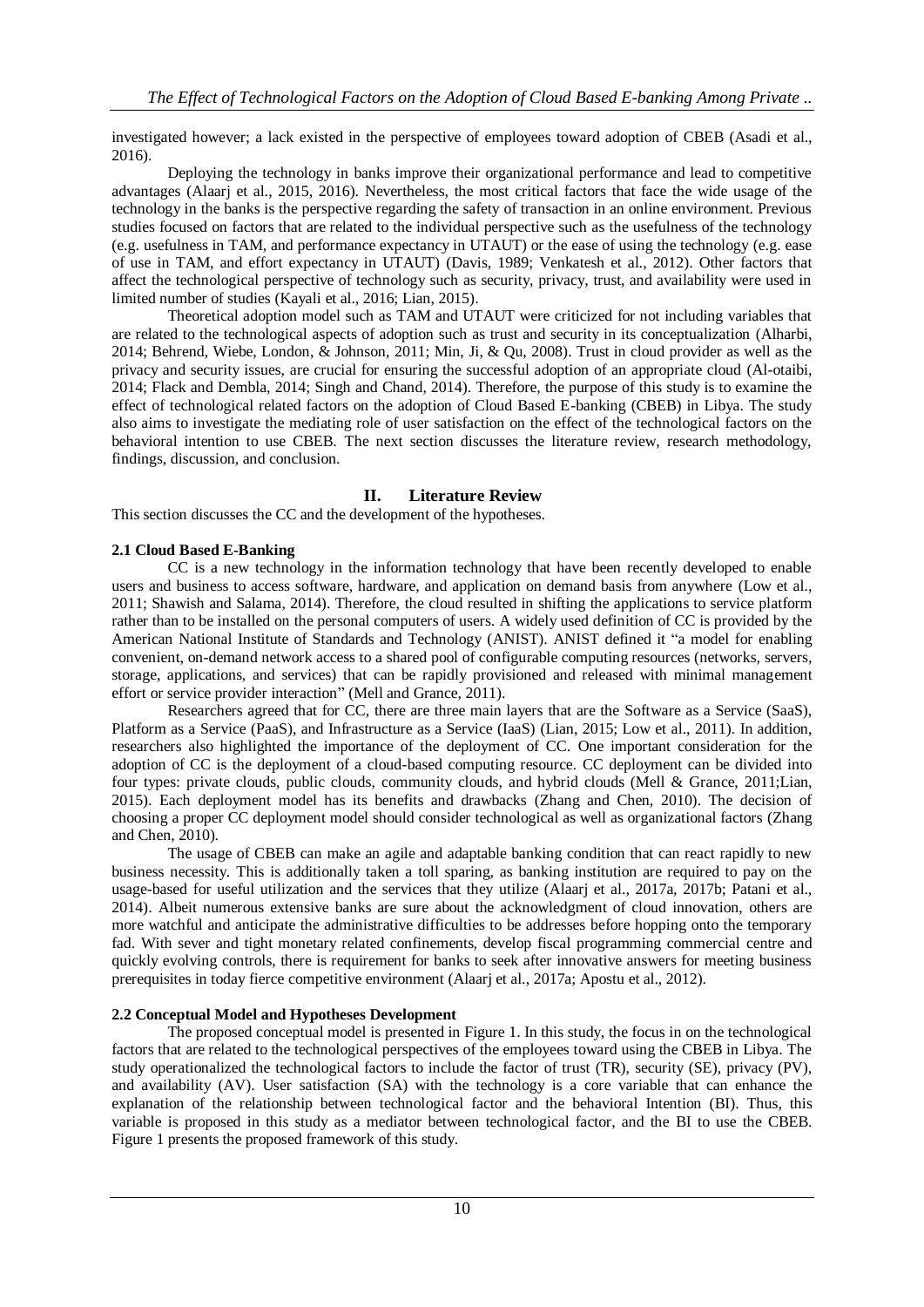

**Figure 1: Proposed Conceptual Model**

### **2.6.2 Technological Factors**

Technological factors includes trust, security, privacy, and availability. Many researchers included and tested the effect of technological factors on the adoption of CC technology. Lian et al. (2014) utilized Technology-Organization-Environment (TOE) model and found that technological factors are the most important construct for the adoption of CC in Taiwanese hospital. Picoto et al. (2014) found that technological factors such as convenience and computability are the most important predictors of CC use and performance. Similarly, Oliveira et al. (2014) found technological context of adoption is highly significant predictor of CC adopting among American companies. Accordingly, in this study, it is expected that the technological factors will have a significant effect on the BI to adopt CBEB by employees at Libyan banks. Thus, it is hypothesized:

## **H1: Technological factors have a significant positive effect on the BI to adopt CBEB by employees at Libyan banks.**

## **2.6.2.1 Trust**

Trust is defined as "the belief that cloud computing providers will behave in accordance with users' expectations of using the cloud computing services" (Wu, 2011). Lian (2015) found that trust in on CC significantly influence the adoption of e-invoice on CC. Picoto et al., (2013) found that trust in suppliers has significant influence on the adoption of CC. Previous studies found that trust has strong effect on the adoption of CC (Burda and Teuteberg, 2014; Michael et al., 2015; Alkhater et al., 2014). Voutinioti (2013) examined the direct effect of trust on the behavioral intention on adopting cloud computing and found that trust has a significant effect on behavioral intention. Similarly, Alaiad and Zhou (2014) examined the influence of trust on the usage intention of cloud computing and found that trust is a predictor of usage intention of cloud. Following Voutinioti (2013) and Alaiad and Zhou (2014) this study proposed direct link between trust and BI. Thus, the following can be hypothesized:

### **H1a: Trust of CC affects positively the employees' BI to use CBEB at Libyan banks.**

# **2.6.2.2 Security**

Security is defined as "the extent to which a person believes that using a particular application will be risk free" (Xu et al., 2003). Studies that pertaining to the influence of security on the adoption of CC showed that the security is a critical factor. Lian (2015) found significant influence of security on the adoption of Einvoice using CC. In a study pertaining to SMEs, Gupta et al., (2013) found that security is the third most significant factors for the adoption of CC by SMEs. Many other studies have found similar results and pointed out the importance of security for the adoption of CC (Wu, 2011; Lian et al., 2014; Shin, 2013; Lim et al., 2015). Al-khater et al. (2014) linked directly the security to the intention to adopt cloud computing. Following Alkhater et al. (2014), and Lian (2015), this study proposed direct link between security and BI. Thus, the following can be hypothesized:

### **H1b: Security of CC affects positively the BI of employees at Libyan banks to use CBEB. 2.6.2.3 Privacy**

Privacy is defined as "the potential loss of control over personal information" (Akturan & Tezcan, 2012). Privacy in banking refers to "the degree to which employees fear that their privacy will be violated and anxiety that banks will divulge personal information to other companies or to cross sell other banking products" (Aldás-Manzano et al., 2009). In CC environment, Gupta et al. (2013) and Wu, (2011) found that privacy has a significant effect on the CC adoption. Sulaiman and Magaireah (2014) found that privacy of CC affect the healthcare adoption of the technology. Similarly, the findings of Tehrani (2013) indicated that privacy of CC is one of the predictor of adopting the technology. Arpaci, Kilicer and Bardakci (2015) found that privacy has a significant effect on the BI to adopt CC. Accordingly, in this study, it is expected that high level of privacy will encourage the employees to adopt the CC technology. Thus, it is hypothesized: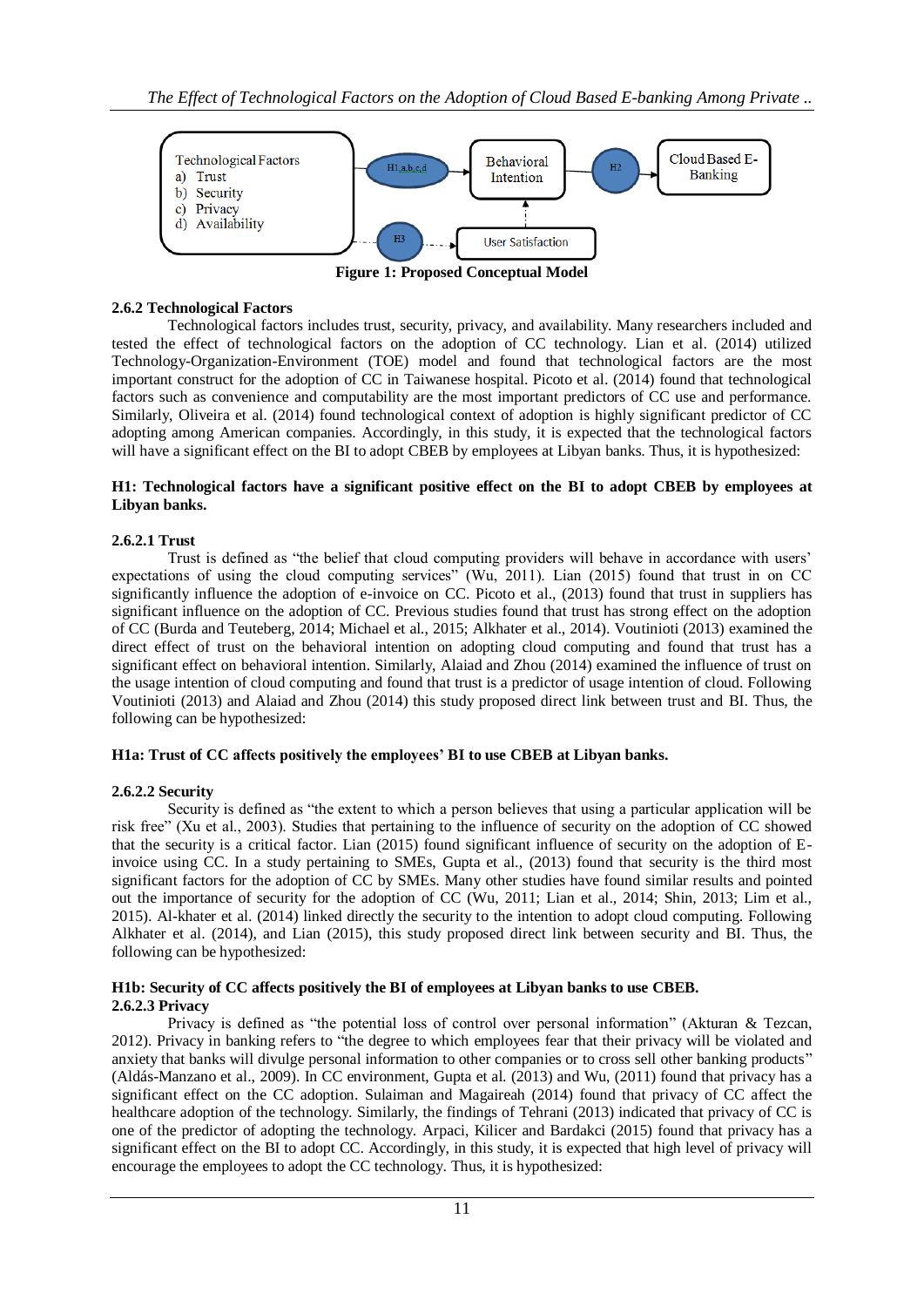## **H1c: Privacy of CC has a significant positive effect on the BI of employees at Libyan banks to adopt CBEB.**

# **2.6.2.4 Availability**

Availability refers to "an individual's perception of the extent to which ubiquitous technology provides a personalized and uninterrupted connection and communication with other individuals and/or networks" (Kim and Garrison, 2008). Phaphoom et al. (2015) investigated the effect of availability on the CC adoption and found that it has a significant effect. Al-khater, Wills and Walters (2015) found that availability has a significant effect of the adoption of the CC. Atchariyachanvanich et al. (2015) investigate the effect of availability on the adoption of CC e-learning and found the effect is significant. In this study, it is expected that availability have a significant effect on the behavioral intention to adopt cloud computing. Thus, it is hypothesized:

# **H1d: Availability has a significant effect on the BI to use CBEB by employees at Libyan banks.**

# **2.2.7 Behavioral Intention and Cloud Based E-Banking**

BI is defined as "a person's perceived likelihood or subjective probability that he or she will engage in a given behavior" (Venkatesh et al., 2003). Most previous model in technology acceptance proposed that BI affects the use behavior of new technology (Davis, 1989). Bellaaj, Zekri and Albugami (2015) found that BI affects the use behavioral of educational technology system. Arpaci, Kilicer and Bardakci (2015) found that BI affects the CC usage in educational institutions. In this study, it is hypothesized that:

# **H2: BI has a significant effect on adopting CBEB.**

# **2.2.8 Mediating Role of User Satisfaction**

SA is defined as "an affective state that is the emotional reaction to the entire CC experience of a user" (Burda and Teuteberg, 2014). Park and Kim (2014) investigated the effect of SA on the intention to use mobile cloud services and found the effect is significant. Pilevari, Toloei and Sanaei (2013) pointed out that users would adopt and use the technology once they are satisfied with it. Burda and Teuteberg (2014) found that satisfaction with the technology affects positively the trust as well as the usefulness of the cloud. DeLone and McLean (2003) proposed proposing SA as a mediator between information quality, system quality and service quality, and the intention to use of technology. Wixom and Todd (2005) found SA mediate partially the effect of service and system quality on ease of use and usefulness. It is well established in the marketing research that SA can mediate the relationship between variables (Chiu and Francesco, 2003; Rezvani et al., 2016; Spagnoli and Caetano, 2012). However, this relationship needs to be examined in CC adoption field. Thus, it is hypothesized: **H3: SA mediates the effect of technological factors on the BI**

# **III. Research Methodology**

The population of this study includes all the private banks in Libya ,which have experience of online banking and intended or have a CC technology existed in their banks. According to the central bank in Libya, the country has 18 public and private banks. The total banks that using the online banking are 11 out of which nine are private banks. These nine banks are the target population of this study. Number of employees at these banks are estimated to be 26000 employees including the branches of the banks. Out of the 26,000, there are 6000 employees who are involved in IT related tasks. These 6000 are the target population of this study. This study uses the random sampling selection method to determine the sample size from the population. Accordingly, the sample size of this study is 361 and it is sufficient for the use of AMOS (Lowry and Gaskin, 2014).

# **3.1 Instrument of the Study**

This study is using a questionnaire as a tool for data collection. The questions are measured using fivepoint Likert scale. Measurement of security (4 items), privacy (5 items), and user satisfaction (4 items) were adapted from Park and Kim (2014), Wu (2011) and Shin and Shin (2011). BI (5 items) and trust (6 items) were adopted from Lian (2015). Use behavior or CBEB (5 items) was adopted from Gupta et al. (2013) and Davis et al. (1989). Two experts validated the instrument of this study and a pilot testing was conducted to ensure that the measurements are reliable. Cronbach's Alpha for all the measurement were greater than 0.70 indicating the reliability of the measurements.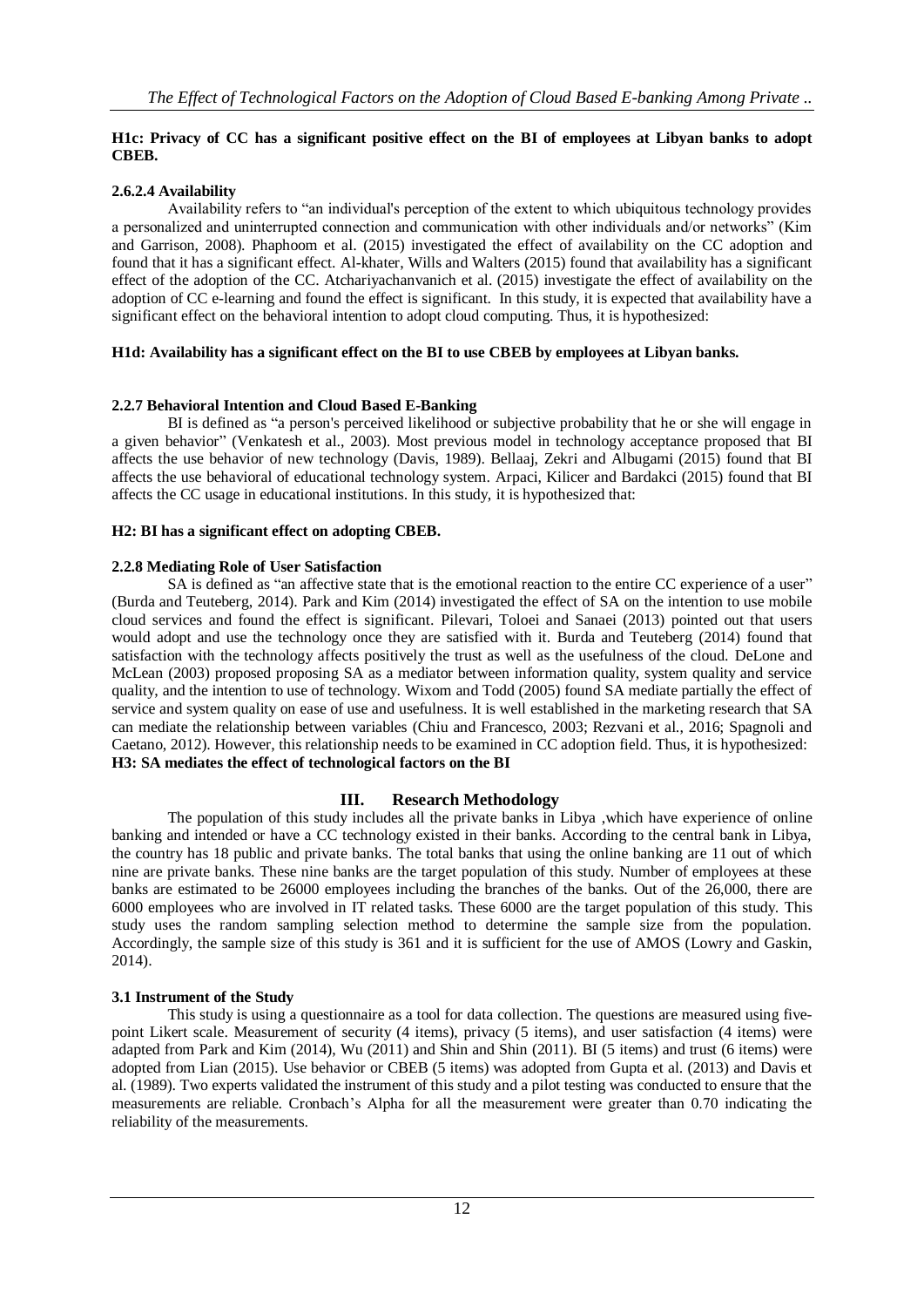# **3.2 Data Collection**

After confirming the instrument validity and reliability, the data was collected by distributing 397 online questionnaire. Follow up procedures were applied to increase the response rate. Emails and other social media tools were used to post the questionnaire and request to be answered by IT staff in the banks. A total of 324 responses were collected representing a response rate of 81%. These responses are sufficient for the use of AMOS (Alaaraj et al., 2018).

# **3.3 Data Examination**

A series of analysis was conducted to refine and prepare the data. Missing value analysis showed that there is no missing value. Outliers analysis indicated the existence of 15 univariate and multivariate outliers. This has resulted in 309 complete and usable responses. The data is normally distributed and the value of skewness and kurtosis are within the recommended range of less than absolute value of two and there is no multicollinearity issue because the tolerance is greater than 0.10 and the variance inflation factor (VIF) is less than 10.

# **IV. Data analysis**

The data was analysed using SPSS and AMOS version 22.0. This section presents the profile of respondents and the result of hypotheses testing.

# **4.1 Demographic Information**

Table 1 shows the demographic information of the respondents. A total of 309 respondents has participated in this study. Respondents are males (76.7%) while females accounted to 23.3%. A total of 37.9% of the respondents are between 20 and 30 years while 50.8% are in the age group between 31-40. A total of 9.1% are older than 40 and younger than 50. Those who are above 50 years accounted to 2.3%. The respondents are holders of bachelor's degree (77%) while 5.8% are holders of master degree and 1.9% are holders of PhD degree. They have access to internet and CC with 58.9% have experience of using the internet for more than six years and less than nine years. 37.2% have experience of more than nine years. A total of 3.9% have experience between two to five years.

|                     | -פ־               | ----p---- |            |
|---------------------|-------------------|-----------|------------|
| Variable            | Label             | Frequency | Percentage |
| Age                 | $20-30$ years     | 117       | 37.9       |
|                     | $31-40$ years     | 157       | 50.8       |
|                     | $41-50$ years     | 28        | 9.1        |
|                     | above 50 years    | 7         | 2.3        |
| Gender              | Male              | 237       | 76.7       |
|                     | Female            | 72        | 23.3       |
| Education           | Diploma           | 47        | 15.2       |
|                     | Bachelor          | 238       | 77.0       |
|                     | Master            | 18        | 5.8        |
|                     | Ph.D.             | 6         | 1.9        |
| Access              | Yes               | 309       | 100.0      |
| Length of using the | 2-5 Years         | 12        | 3.9        |
| Internet            | 6-9 years         | 182       | 58.9       |
|                     | More than 9 years | 115       | 37.2       |

**Table 1:** Background of the Respondents

# **4.2 Measurement Model**

Measurement model was conducted to assess the model of this study. In this stage, the factor loading (FL) as well as the indices were checked. Factor loadings were greater than 0.60. Almost all the indices such as goodness of fit index (GFI) was 0.883, Tuker lewis index (TLI) was 0.941, Comparative fit index (CFI) was 0.939, and Chisq/df was 2.824, were achieved. The GFI is below the threshold of 0.90. However, Hair et al. (2010) suggested researchers to proceed with the analysis if three at least of the indices were achieved.

# **4.2.1 Convergent Validity**

Convergent validity is achieved when the FL is greater than 0.60, Cronbach's Alpha (CA) greater than 0.70, composite reliability (CR) greater than 0.70, and Average Variance Extracted (AVE) is greater than 0.50. Some of the items were deleted to improve the indices and achieve the validity. Table 2 shows that all the thresholds were achieved. Thus, convergent validity was achieved.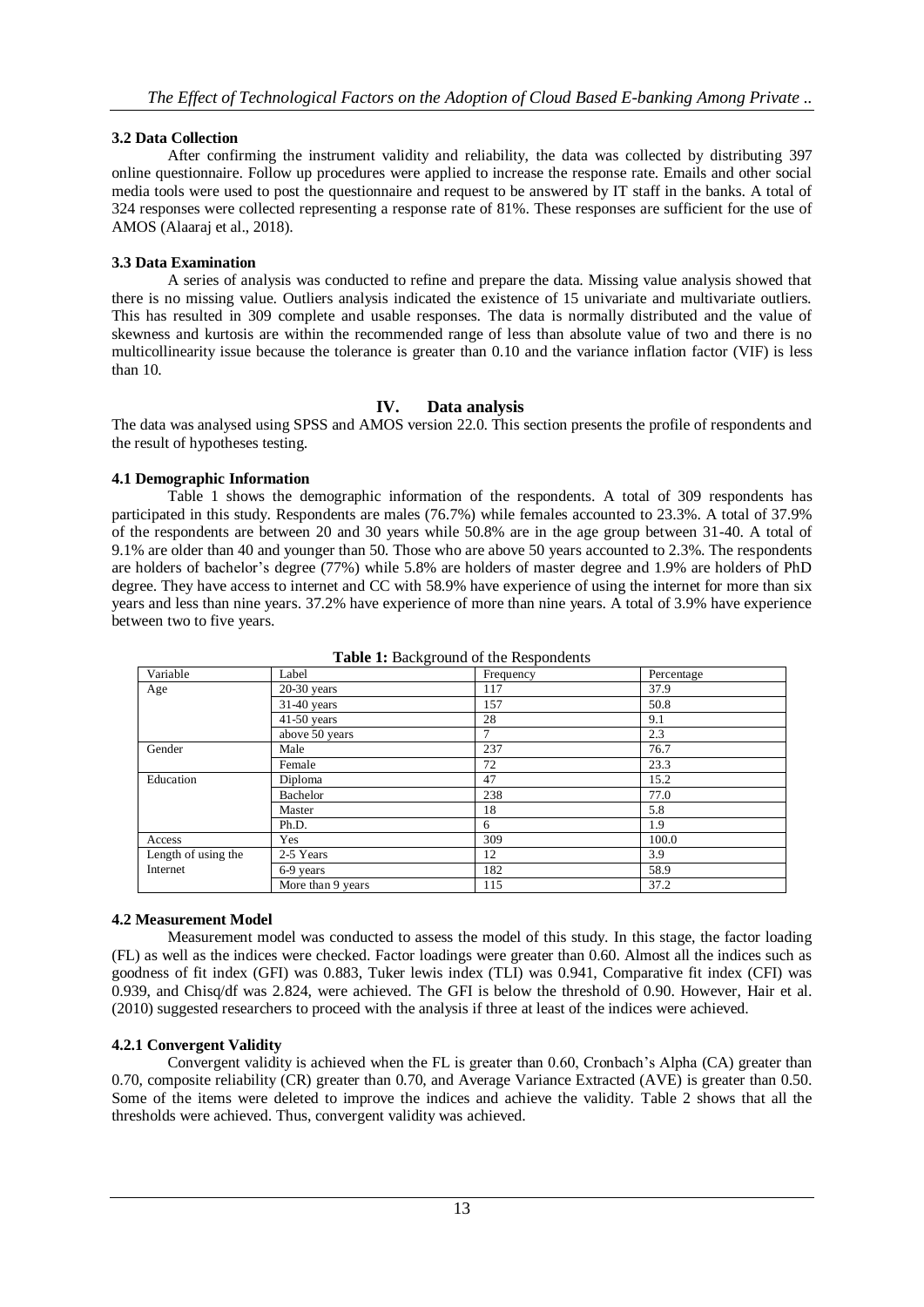| <b>Variables</b>            | <b>Items</b>    | FL > 0.60 | <b>rapic 2.</b> Convergent validity of Bub variables<br>CA>0.70 | CR>0.70 | AVE > 0.50 |
|-----------------------------|-----------------|-----------|-----------------------------------------------------------------|---------|------------|
| Privacy                     | PV1             | .914      | 0.961                                                           | 0.953   | 0.803      |
|                             | PV <sub>2</sub> | .876      |                                                                 |         |            |
|                             |                 |           |                                                                 |         |            |
|                             | PV3             | .900      |                                                                 |         |            |
|                             | PV4             | .882      |                                                                 |         |            |
|                             | PV <sub>5</sub> | .908      |                                                                 |         |            |
| <b>Trust</b>                | TR4             | .910      | 0.931                                                           | 0.922   | 0.798      |
|                             | TR <sub>2</sub> | .916      |                                                                 |         |            |
|                             | TR1             | .853      |                                                                 |         |            |
| <b>Security</b>             | SE1             | .832      | 0.922                                                           | 0.914   | 0.727      |
|                             | SE <sub>2</sub> | .862      |                                                                 |         |            |
|                             | SE <sub>3</sub> | .842      |                                                                 |         |            |
|                             | SE4             | .874      |                                                                 |         |            |
| <b>Behavioral Intention</b> | BI1             | .850      | 0.931                                                           | 0.920   | 0.742      |
|                             | BI2             | .828      |                                                                 |         |            |
|                             | BI3             | .880      |                                                                 |         |            |
|                             | BI4             | .887      |                                                                 |         |            |
| <b>Use Behavior (CBEB)</b>  | UB2             | .731      | 0.912                                                           | 0.906   | 0.709      |
|                             | UB3             | .873      |                                                                 |         |            |
|                             | UB4             | .936      |                                                                 |         |            |
|                             | UB5             | .814      |                                                                 |         |            |
| <b>User Satisfaction</b>    | SA1             | .861      | 0.911                                                           | 0.905   | 0.705      |
|                             | SA <sub>2</sub> | .816      |                                                                 |         |            |
|                             | SA3             | .873      |                                                                 |         |            |
|                             | SA4             | .807      |                                                                 |         |            |
|                             |                 |           |                                                                 |         |            |

**Table 2:** Convergent Validity of Sub-Variables

### **4.2.2 Discriminant Validity**

The discriminant validity of the variables was achieved because the square root of AVE (bold and underlines) is greater than the cross loading of the variables. Table 3 shows the discriminant validity.

| <b>Availability</b> | Privacy | <b>Trust</b> | <b>Security</b> | <b>Behavioral Intention</b> | <b>CBEB</b> | <b>User satisfaction</b> |
|---------------------|---------|--------------|-----------------|-----------------------------|-------------|--------------------------|
| 0.868               |         |              |                 |                             |             |                          |
| 0.576               | 0.896   |              |                 |                             |             |                          |
| 0.475               | 0.434   | 0.893        |                 |                             |             |                          |
| 0.641               | 0.707   | 0.586        | 0.853           |                             |             |                          |
| 0.437               | 0.469   | 0.242        | 0.429           | 0.862                       |             |                          |
| 0.324               | 0.345   | 0.114        | 0.339           | 0.465                       | 0.842       |                          |
| 0.386               | 0.434   | 0.223        | 0.505           | 0.522                       | 0.401       | 0.840                    |

**Table 3:** Discriminant Validity

### **4.3 Hypotheses Testing**

Structural model was conducted to test the hypotheses. All the indices were achieved except GFI.

#### **4.3.1 Direct Effect**

The hypotheses testing of the direct effect of technological factors is presented in Table 4**.** The table shows the hypotheses number (H), dependent variable (DV), independent variable (IV), standard error (S.E), critical ratio (C.R), and p-value (P).

| H                | DV                    | Path | IV                       | Estimate | S.E. | C.R.  | P    | Label     |
|------------------|-----------------------|------|--------------------------|----------|------|-------|------|-----------|
| H1               | Behavioural intention | <--- | <b>Technology Factor</b> | .856     | .127 | 6.758 | .000 | Supported |
| H <sub>1</sub> a | Behavioural intention | <--- | Trust                    | 148      | .050 | 2.991 | .003 | Supported |
| H <sub>1</sub> b | Behavioural intention | <--- | Security                 | 152      | .063 | 2.405 | .016 | Supported |
| H1c              | Behavioural intention | ⊂--- | Privacy                  | .161     | .062 | 2.593 | .010 | Supported |
| H <sub>1</sub> d | Behavioural intention | <--- | Availability             | .085     | .058 | 1.466 | .143 | Rejected  |
| H2               | <b>CBEB</b>           | ---- | BI                       | .291     | .053 | 5.382 | .000 | Supported |

Table 4: Result of Hypotheses Testing of Technological Factors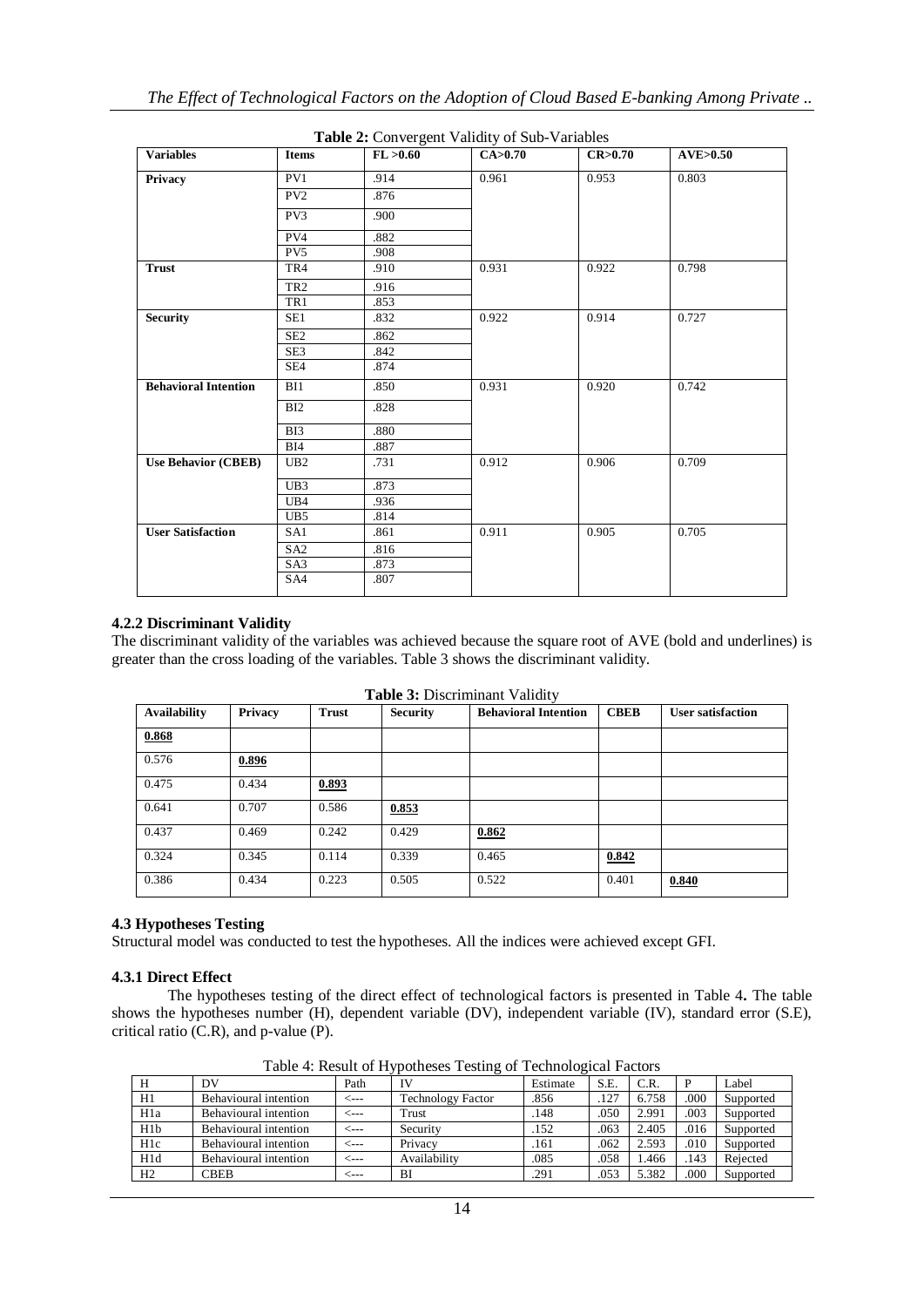Table 4 shows that the technological factors has significant effect on the BI toward using CBEB in Libyan banks. Thus, H1 is supported. For the effect of trust, it can be seen in Table 4 that the effect is significant. Thus, H1a is supported. Similarly, for H1b and H1c it can be seen that the effect of security and privacy on BI is significant Thus, H1b and H1c are supported. However, it can be seen from Table 4 that the effect of availability on the BI is not significant. Accordingly, H1d is rejected. For the effect of BI on the CBEB, the results showed that the effect is significant. Thus, H2 is supported.

#### **4.3.2 Mediating Role of User Satisfaction**

The third hypothesis predicted that SA mediates the effect of technological factors on BI. Table 5 presents the result of mediation role of SA.

|                         | Table 9. Result of Mediation Role of B/Y |               |                  |        |               |                      |  |                     |                   |
|-------------------------|------------------------------------------|---------------|------------------|--------|---------------|----------------------|--|---------------------|-------------------|
| Direct                  | effect                                   | before        | <b>Direct</b>    | effect | after         | Indirect effect      |  | Mediation occurred? | Type of mediation |
|                         | mediator<br>mediating                    |               |                  |        |               |                      |  |                     |                   |
| Technological<br>factor |                                          | Technological |                  | factor | Technological | factor $\rightarrow$ |  |                     |                   |
| $\rightarrow$ BI        |                                          |               | $\rightarrow$ BI |        |               | $SA \rightarrow BI$  |  |                     |                   |
| $.856***$               |                                          |               | $691***$         |        |               | $165***$             |  | Yes                 | Partial           |

Table 5: Result of Mediation Role of SA

Note: \*\*\* significant at 0.000, \*\* significant at 0.05, \* significant at 0.10.

Table 5 shows that the direct effect of technological factors on BI reduced from .856 in Table 4 to .691 in Table 5 (after including the mediator). This indicates that the mediation occurred. In addition, the indirect effect through SA (Technological factor  $\rightarrow$  SA  $\rightarrow$ BI) is significant. Since both; the direct effect and the indirect effect are significant, the mediation is partial and H3 is supported.

### **V. Discussion**

The findings of this study indicated that the technological factors are important for the CBEB adoption among IT professional employees in private banks in Libya. The study found that privacy is the most important technological factors followed by security and trust. The study also found that availability of the CBEB has insignificant effect on the BI. Further the BI has a significant effect on the CBEB. User satisfaction mediated partially the effect of technological factors on the BI. This finding indicates that decision makers have to focus on the technological factors and have to give priority to the privacy of the IT professional employees. In addition, the security of the CBEB is important factors to increase the use and the adoption of CBEB among employees. Further, the service providers must be trustworthy and information of the users must be confidential, secure, and no third party should be allowed to have access to these information. The satisfaction of users can play important role in increasing the adoption of CBEB.

The findings of this study regarding the technological factors and the components of trust, security and privacy are in agreement with the findings of Lian et al. (2014) who found that the effect of technological factors is important for the adoption of CC. In addition, the findings of other studies found that security, privacy and trust are important for the adoption of CBEB (Bellaaj et al., 2015; Lian, 2015; Cao et al., 2013). In addition, BI affects the CC adoption (Arpaci et al., 2015). In addition, the SA has a partial mediating effect indicating that SA can explain part of the relationship between technological factors and BI.

This study has contributed to the literature by examining the effect of technological factors since few studies have do so in the developing countries. In addition, the studies related to CBEB are few. Thus, this study enriched the body of knowledge regarding the adoption of CBEB. The study also focused on technological factors while previous studies focused on the individual related factors. The study also examined the trust and security as well as user satisfaction in the context of CBEB.

This study was conducted on IT professional employees in nine private banks in Libya. The findings can be generalized on the private banks. However, for generalizing the findings on public banks, more studies are needed to examine the adoption among these banks. The study also focused on the technological factors. Future studies are recommended to investigate other factors such as the organizational factors. Future studies are also recommended to investigate the adoption among customer and non-IT employees.

### **VI. Conclusion**

This study was conducted in Libyan private banks to examine the effect of technological factors on the adoption of CBEB among IT professional employees. The study collected the data from this group and analyzed the data using AMOS. The findings indicated that privacy is the most important technological factors followed by security and trust. Availability was insignificant predictor of BI. Further, the BI has a significant effect on the CBEB. User satisfaction mediated the effect of technological factors on the BI. This finding can support the efforts of the decision makers to increase the adoption of CBEB among IT professional employees. However, the findings can be only generalized on the private banks and for more generalization of the result, future studies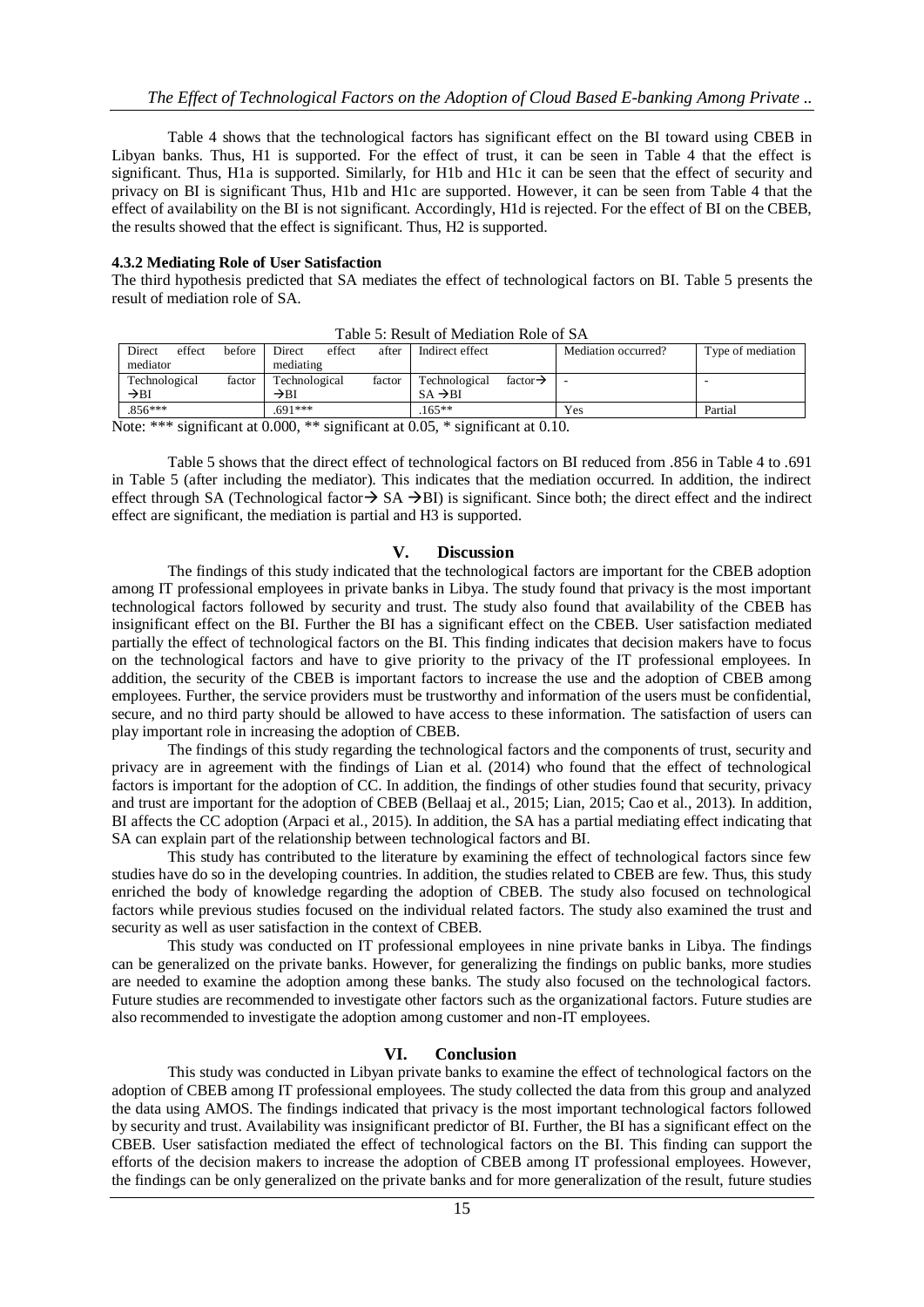are recommended to examine the adoption of CBEB in public banks. Other respondents are suggested such as customers and non-IT employees.

#### **References**

- [1]. Al-Harbi, S.T. (2014), "Trust and acceptance of cloud computing: A revised UTAUT model", Proceedings 2014 International Conference on Computational Science and Computational Intelligence, CSCI 2014, Vol. 2 No. Mm, pp. 131–134.
- [2]. Al-Khater, N., Wills, G. and Walters, R. (2015), "Factors Influencing an Organisation ' s Intention to Adopt Cloud Computing in Saudi Arabia", No. January, available at:https://doi.org/10.1109/CloudCom.2014.95.
- [3]. Al-Otaibi, M. (2014), "Exploring Users'Attitudes and Intentions Toward the Adoption of Cloud Computing in Saudi Arabia: an Empirical Investigation", Journal of Computer Science, Vol. 10 No. 11, pp. 2315–2329.
- [4]. Alaaraj, S., Mohamed, Z.A. and Ahmad Bustamam, U.S. (2018), "External Growth Strategies and Organizational Performance in Emerging Markets: The Mediating Role of Inter-Organizational Trust", Review of International Business and Strategy, Vol. 28 No. 2, pp. 206–222.
- [5]. Alaarj, S., Abidin-Mohamed, Z. and Bustamam, U.S.B.A. (2016), "Mediating Role of Trust on the Effects of Knowledge Management Capabilities on Organizational Performance", Procedia - Social and Behavioral Sciences, Vol. 235 No. 2016, pp. 729– 738.
- [6]. Alaarj, S., Mohamed, Z.A. and Bustamam, U.S.A. (2017a), "Do Knowledge Management Capabilities Reduce the Negative effect of Environment Uncertainties on Organizational Performance? A Study of Public Listed Companies in Malaysia", International Journal of Economic Research, Vol. 14 No. 15, pp. 443–456.
- [7]. Alaarj, S., Mohamed, Z.A. and Bustamam, U.S.A. (2017b), "The Effect of Knowledge Management Capabilities on Performance of Companies : A Study of Service Sector", International Journal of Economic Research, Vol. 14 No. 15, pp. 457–470.
- [8]. Alaarj, S., Zainal, A.M. and Bustamam, U. (2015), "The Effect of Knowledge Management Capabilities on the Performance of Malaysian Large-Scale Organizations: An Empirical Study", Advances in Global Business Research, Vol. 12 No. 1, pp. 1024–1038.
- [9]. Apostu, A., Rednic, E. and Puican, F. (2012), "Modeling Cloud Architecture in Banking Systems", Procedia Economics and Finance, Vol. 3, pp. 543–548.
- [10]. Arpaci, I., Kilicer, K. and Bardakci, S. (2015), "Effects of security and privacy concerns on educational use of cloud services", Computers in Human Behavior, Elsevier Ltd, Vol. 45, pp. 93–98.
- [11]. Asadi, S., Nilashi, M., Husin, A.R.C. and Yadegaridehkordi, E. (2016), "Customers perspectives on adoption of cloud computing in banking sector", Information Technology and Management, Springer US, pp. 1–26.
- [12]. Atchariyachanvanich, K., Siripujaka, N. and Jaiwong, N. (2015), "What Makes university students use cloud-based e-learning?: Case study of KMITL students", International Conference on Information Society, i-Society 2014, pp. 112–116.
- [13]. Behrend, T.S., Wiebe, E.N., London, J.E. and Johnson, E.C. (2011), "Cloud computing adoption and usage in community colleges" , Journal of Behaviour & Information Technology, Vol. 30 No. 2, pp. 231–240.
- [14]. Bellaaj, M., Zekri, I. and Albugami, M. (2015), "The continued use of e-learning system: An empirical investigation using UTAUT model at the University of Tabuk", Journal of Theoretical and Applied Information Technology, Vol. 72 No. 3, pp. 464–474.
- [15]. Boulton, C. (2016), "Why banks are finally cashing in on the public cloud", CIO, p. 3.
- [16]. Burda, D. and Teuteberg, F. (2014), "The role of trust and risk perceptions in cloud archiving Results from an empirical study", Journal of High Technology Management Research, Elsevier Inc., Vol. 25 No. 2, pp. 172–187.
- [17]. Capgemini. (2011), "Cloud Computing in Banking", Capgemini, p. 12.
- [18]. Chiu, R.K. and Francesco, A.M. (2003), "Dispositional traits and turnover intention: Examining the mediating role of job satisfaction and affective commitment", International Journal of Manpower, Vol. 24, pp. 284–298.
- [19]. Davis, F.D. (1989), "Perceived Usefulness, Perceived Ease of Use, and User Acceptance of Information Technology", Source: MIS Quarterly, Vol. 13 No. 3, pp. 319–340.
- [20]. DeLone, W.H. and McLean, E.R. (2003), "The DeLone and McLean Model of Information Systems Success : A Ten-Year Update", Journal of Management Information Systems, Vol. 19 No. 4, pp. 9–30.
- [21]. El-Gazzar, R.F. (2014), "A Literature Review on Cloud Computing Adoption Issues in Enterprises", Creating Value for All Through IT (IFIP Advances in Information and Communication Technology), Vol. 429, pp. 214–242.
- [22]. Eljayash, K. (2015), "Documentation of Environmental Disclosure Practices in the Oil Companies in the Countries of the Arab Spring – Some Evidences from Egypt, Libya and Tunisia", Journal of Economics, Business and Management, Vol. 3 No. 10, available at:https://doi.org/10.7763/JOEBM.2015.V3.315.
- [23]. Elkaseh, A.M., Wong, K.W. and Fung, C.C. (2015), "The Acceptance of E-learning as a Tool for Teaching and Learning in Libyan Higher Education", International Journal of Information Technology, Vol. 3 No. 4, pp. 1–11.
- [24]. Elzamly, A., Hussin, B., Naser, S.A., Khanfar, K., Doheir, M., Selamat, A. and Rashed, A. (2016), "A new conceptual framework modelling for cloud computing risk management in banking organizations", International Journal of Grid and Distributed Computing, Vol. 9 No. 9, pp. 137–154.
- [25]. Flack, C.K. and Dembla, P. (2014), "Influence of Cloud-Based Computing on User Productivity", Proceedings of the Southern Association for Information Systems Conference (SAIS 2014), Macon, GA, USA, March 21st–22nd, 2014., pp. 1–7.
- [26]. Guner, E. and Sneiders, E. (2014), "Cloud Computing Adoption Factors in Turkish", Journal of Enterprise Information Management, Vol. 26 No. 3, pp. 250–275.
- [27]. Hair, J. F., Anderson, R. E., Babin, B. J., Black, W.C. (2010), Multivariate Data Analysis: A Global Perspective, Upper Saddle River, 7th ed., Pearson, NJ, available at:https://doi.org/10.1016/j.ijpharm.2011.02.019.
- [28]. IBM. (2013), "Cloud computing for banking", IBM Cloud Computing for Banking, Vol. 1, pp. 1–16.
- [29]. IBM. (2016), "Transform the digital customer experience with financial services in the cloud", IBM Cloud Computing for Banking.
- [30]. Kayali, M.H., Safie, N. and Mukhtar, M. (2016), "Adoption of Cloud Based E-Learning: A Systematic Literature Review of Adoption Factors and Theories", Journal of Engineering and Applied Sciences, Vol. 11 No. 8, pp. 1839–1845.
- [31]. Lian, J.W. (2015), "Critical factors for cloud based e-invoice service adoption in Taiwan: An empirical study", International Journal of Information Management, Elsevier Ltd, Vol. 35 No. 1, pp. 98–109.
- [32]. Low, C., Chen, Y. and Wu, M. (2011), "Understanding the determinants of cloud computing adoption", Industrial Management & Data Systems, Vol. 111 No. 7, pp. 1006–1023.
- [33]. Lowry, P.B. and Gaskin, J. (2014), "Partial least squares (PLS) structural equation modeling (SEM) for building and testing behavioral causal theory: When to choose it and how to use it", IEEE Transactions on Professional Communication, Vol. 57 No. 2, pp. 123–146.
- [34]. Mckinsey. (2016), "Banking on the cloud", McKinsey, New York, April, p. 3.